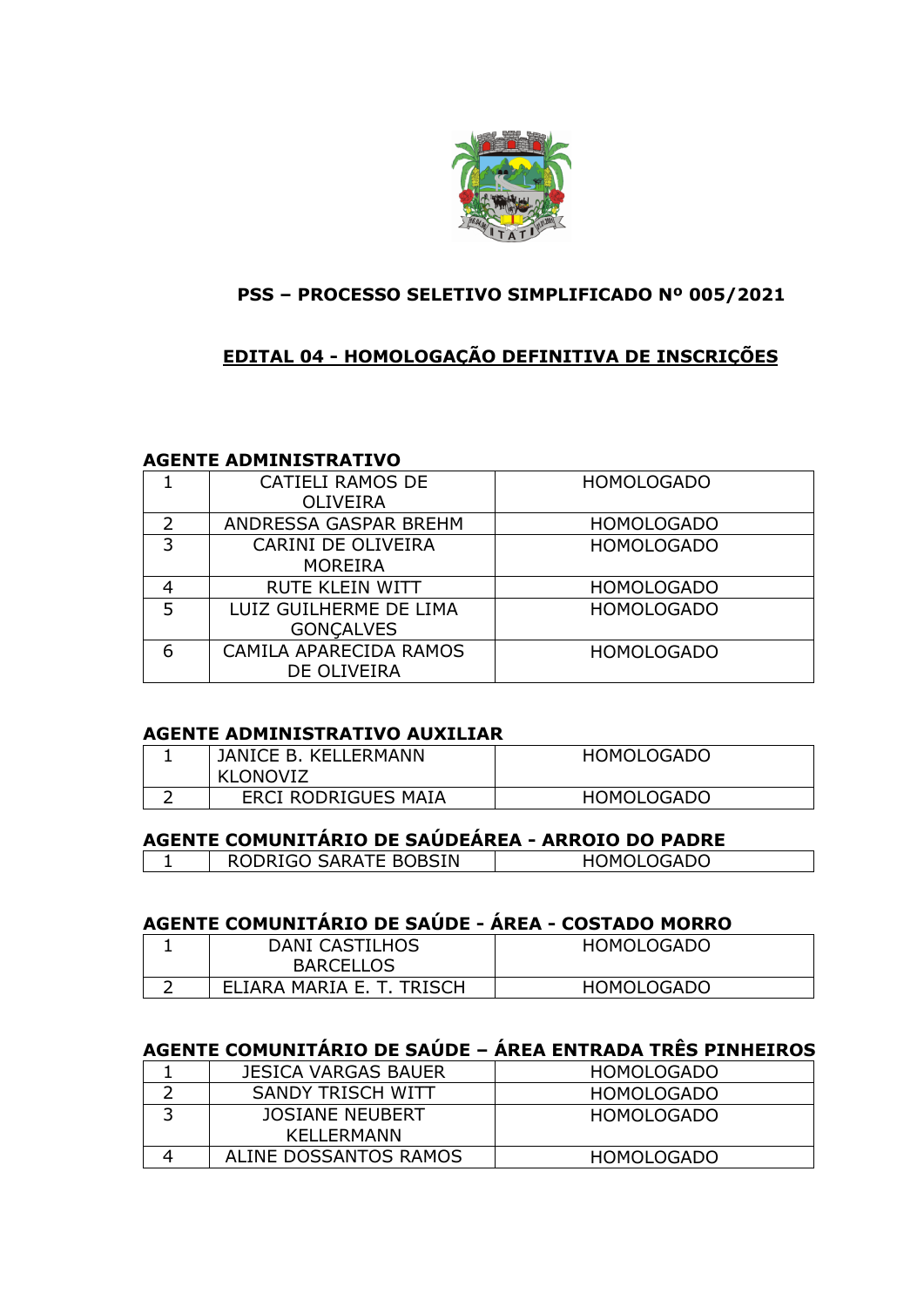# **AGENTE COMUNITÁRIO DE SAÚDE – ÁREA FUNDOS TRÊS PINHEIROS**

| CAMILA APARECIDA RAMOS    | <b>HOMOLOGADO</b> |
|---------------------------|-------------------|
| DE OLIVEIRA               |                   |
| ALESSANDRA                | <b>HOMOLOGADO</b> |
| <b>CARCUCHINSKI MEYER</b> |                   |
| VERIDIANA Q. CAMARGO      | <b>HOMOLOGADO</b> |
| SANDY TRISCH WITT         | <b>HOMOLOGADO</b> |

# **AGENTE COMUNITÁRIO DE SAÚDE - ÁREA ITATI–SEDE**

| $\Gamma$<br>м.<br>ᆢ | 0CADO<br>۱M.<br>טשו |
|---------------------|---------------------|

### **AGENTE – EPIDEMIOLÓGICO**

| <b>TAINARA SOARES</b><br><b>GUIMARAES</b> | <b>HOMOLOGADO</b> |
|-------------------------------------------|-------------------|
| <b>JESICA VARGAS BAUER</b>                | <b>HOMOLOGADO</b> |

#### **AGENTE DE COMBATE AENDEMIAS**

### **ANALISTA DE RECURSOS HUMANOS**

| w<br>ັ<br>$-$<br>$\sim$ $\sim$ $\sim$ $\sim$<br>. | -----<br>۱м<br>. _ _ _ _ _ <i>_</i> _ |
|---------------------------------------------------|---------------------------------------|
|                                                   |                                       |

#### **ANALISTA DE LICITAÇÕES ECONTRATOS**

| <b>SILVA</b><br><b>EOCT</b><br>DА<br>$\triangle$ NIT $\triangle$<br>$\mathbf{z}$<br>' I M<br>.<br>---- | NMUI UGADU<br>-10<br>◡∼◡<br>╵ |
|--------------------------------------------------------------------------------------------------------|-------------------------------|
|                                                                                                        |                               |

#### **ASSISTENTE SOCIAL 20h**

| CARINE SILVEIRA BASTOS       | <b>HOMOLOGADO</b> |
|------------------------------|-------------------|
| SALETE BEATRIZ BLUME         | <b>HOMOLOGADO</b> |
| EVELISE DOS SANTOS<br>ACUNHA | <b>HOMOLOGADO</b> |
|                              |                   |

#### **ASSISTENTE SOCIAL 40h**

| CARINE SILVEIRA BASTOS      | HOMOLOGADO        |
|-----------------------------|-------------------|
| <b>VERONICA DORR JORDAO</b> | <b>HOMOLOGADO</b> |
| <b>PACHECO</b>              |                   |

#### **ATENDENTES /MONITORES**

| 1              | <b>JUSSARA SILVA DA SILVA</b>  | <b>HOMOLOGADO</b> |
|----------------|--------------------------------|-------------------|
| 2              | <b>JOVANA HOFFMANN DOS</b>     | <b>HOMOLOGADO</b> |
|                | <b>SANTOS</b>                  |                   |
| 3              | <b>JASCIANE DE AGUIAR</b>      | <b>HOMOLOGADO</b> |
|                | <b>SCHWARTZHAUPT</b>           |                   |
| $\overline{4}$ | <b>LUANA JACOBY MEYER</b>      | <b>HOMOLOGADO</b> |
| 5              | PRISCILA AMARAL DA SILVA       | <b>HOMOLOGADO</b> |
| 6              | MARIA SALETE C. DA SILVA       | <b>HOMOLOGADO</b> |
| 7              | JORDANA DOS R. GOLDANI         | <b>HOMOLOGADO</b> |
| 8              | ANA PAULA PARODI               | <b>HOMOLOGADO</b> |
|                | <b>BITTENCOURT</b>             |                   |
| 9              | <b>GABRIELA VALLI TEIXEIRA</b> | <b>HOMOLOGADO</b> |
| 10             | <b>MARIA TEREZINHA MAYER</b>   | <b>HOMOLOGADO</b> |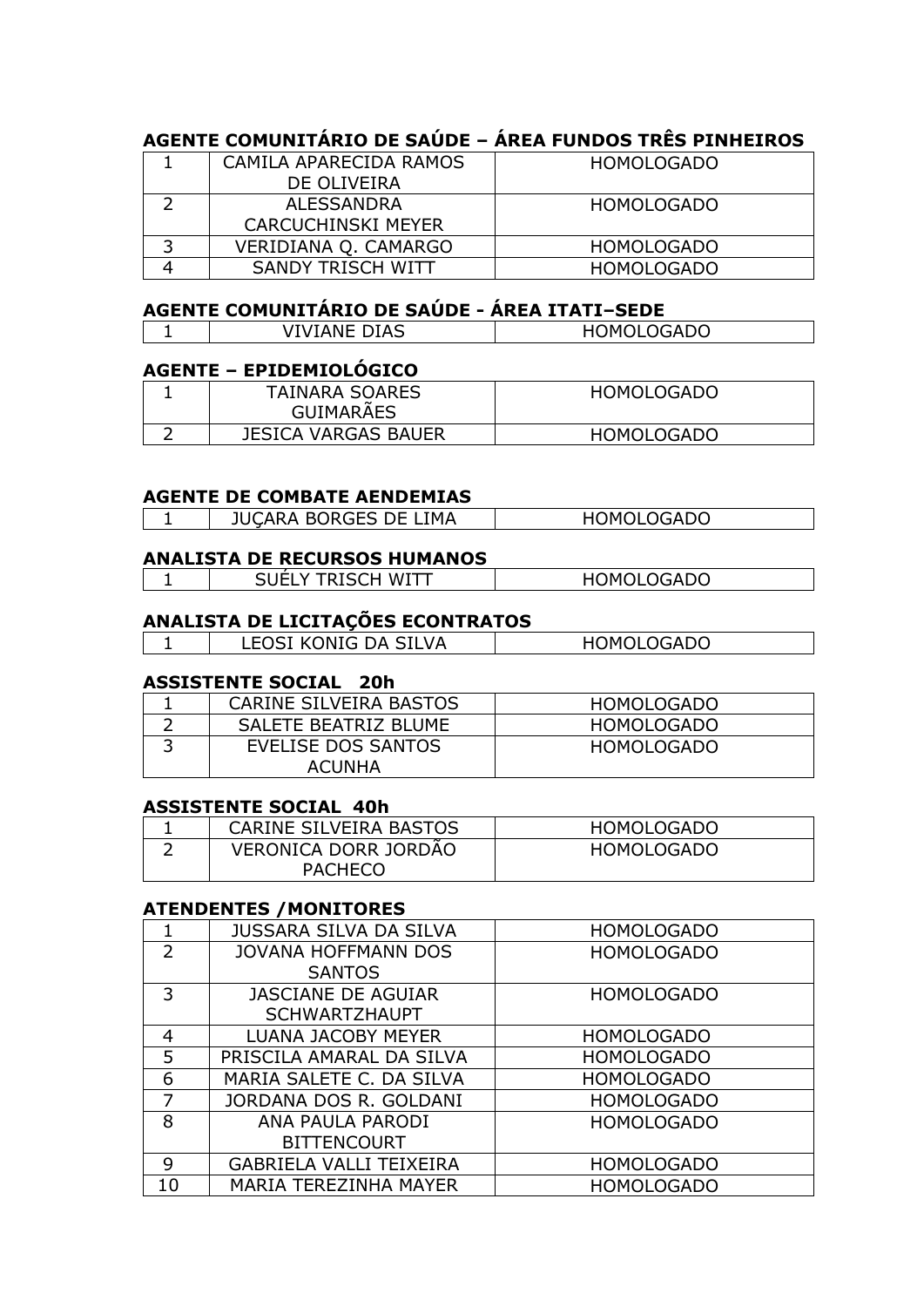|    | DE OLIVEIRA                 |                   |
|----|-----------------------------|-------------------|
| 11 | <b>CAMILA MEDEIROS DE</b>   | <b>HOMOLOGADO</b> |
|    | <b>CASTILHOS</b>            |                   |
| 12 | <b>CRISTINA DE DEUS</b>     | <b>HOMOLOGADO</b> |
| 13 | EZIANE DA SILVA             | <b>HOMOLOGADO</b> |
|    | <b>EBERHARDT</b>            |                   |
| 14 | <b>GICELE SPARREMBERGER</b> | <b>HOMOLOGADO</b> |
|    | <b>SCHWARTZHARUPT</b>       |                   |
| 15 | PRISCILA KONIG DA SILVA     | <b>HOMOLOGADO</b> |
| 16 | CARINA DE MELO JUSTIN       | <b>HOMOLOGADO</b> |
| 17 | MARIANEDA SILVEIRA          | <b>HOMOLOGADO</b> |
|    | <b>NEUBERT</b>              |                   |
| 18 | SCHAIANE DA CONCEIÇÃO       | <b>HOMOLOGADO</b> |
|    | <b>MACHADO</b>              |                   |
| 19 | <b>LUANA EBERHARDT DOS</b>  | <b>HOMOLOGADO</b> |
|    | <b>SANTOS</b>               |                   |
| 20 | JUDITE S. DA SILVA          | <b>HOMOLOGADO</b> |
| 21 | AGNES DOS SANTOS KLEIN      | <b>HOMOLOGADO</b> |
| 22 | TANIANDRA DOS SANTOS        | <b>HOMOLOGADO</b> |
|    | <b>EBERHARDT</b>            |                   |
| 23 | MAGALI KLIPPEL MELO         | <b>HOMOLOGADO</b> |
| 24 | DEBORA KLEIN DUTRA          | <b>HOMOLOGADO</b> |
| 25 | BRUNA SOARES DA SIVEIRA     | <b>HOMOLOGADO</b> |
| 26 | <b>VANESSA DE MELO</b>      | <b>HOMOLOGADO</b> |
|    | <b>CARDOSO</b>              |                   |

### **AUXILIAR DE BIBLIOTECA**

| 1              | MARIA APARECIDA DE<br><b>BORBA RAMOS</b> | <b>HOMOLOGADO</b> |
|----------------|------------------------------------------|-------------------|
|                |                                          |                   |
| $\overline{2}$ | CAMILA APARECIDA RAMOS                   | <b>HOMOLOGADO</b> |
|                | DE OLIVEIRA                              |                   |
| 3              | CAMILA MEDEIROS DE                       | <b>HOMOLOGADO</b> |
|                | <b>CASTILHOS</b>                         |                   |
| 4              | <b>EZIANE DA SILVA</b>                   | <b>HOMOLOGADO</b> |
|                |                                          |                   |
|                | <b>EBERHARDT</b>                         |                   |
| 5              | RODRIGO SARATE BOBSIN                    | <b>HOMOLOGADO</b> |
| 6              | AGNES CRISTINA WITT                      | <b>HOMOLOGADO</b> |
|                | <b>BRUSCH</b>                            |                   |
|                |                                          |                   |
| 7              | <b>MAICON RODRIGUES DE</b>               | <b>HOMOLOGADO</b> |
|                | <b>AGUIAR</b>                            |                   |
| 8              | <b>JEANI DE OLIVEIRA</b>                 | <b>HOMOLOGADO</b> |
|                |                                          |                   |
|                | <b>CARDOSO</b>                           |                   |
| 9              | <b>CAMILE MAIA UBIALI</b>                | <b>HOMOLOGADO</b> |
|                |                                          |                   |

# **AUXILIAR DE PRODUÇÃO DE BLOQUETOS**

|    | CARLOS VANDERLEI               | <b>HOMOLOGADO</b> |
|----|--------------------------------|-------------------|
|    | G.MACHADO                      |                   |
|    | LUCAS GABRIEL SILVEIRA         | <b>HOMOLOGADO</b> |
|    | <b>MACHADO</b>                 |                   |
| -2 | ALEX MATEUS DE ALMEIDA         | <b>HOMOLOGADO</b> |
|    | <b>GUILHERME TORRES TRISCH</b> | <b>HOMOLOGADO</b> |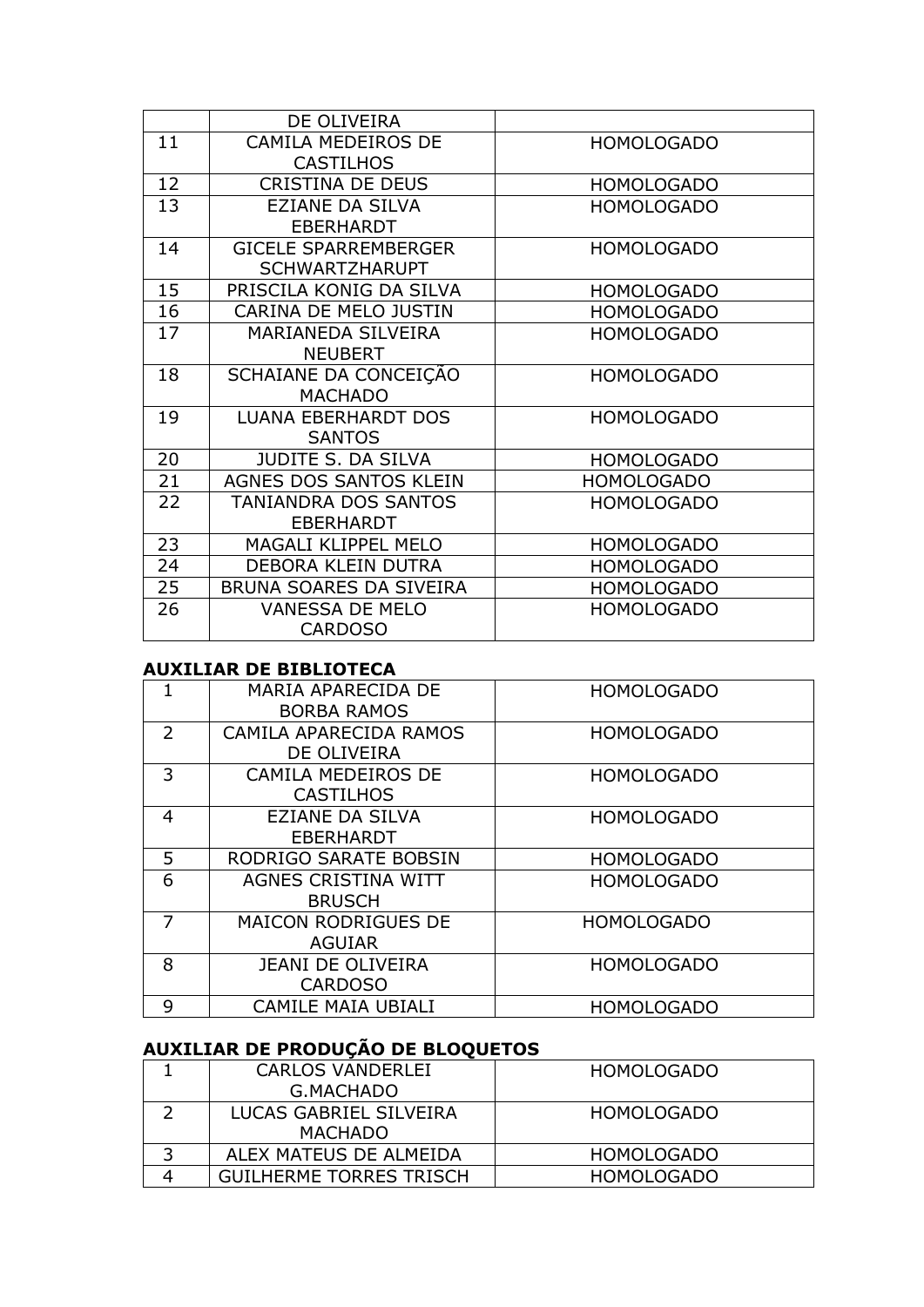| LINDOMAR OSOSKI DA         | <b>HOMOLOGADO</b> |
|----------------------------|-------------------|
| <b>SILVA</b>               |                   |
| LINDONEZ TRISCH            | <b>HOMOLOGADO</b> |
| <b>VINICIUS CHACON</b>     | <b>HOMOLOGADO</b> |
| <b>GONCALVES</b>           |                   |
| <b>JOEL ESMERIO GARCIA</b> | <b>HOMOLOGADO</b> |

### **AUXILIAR DE SAÚDE BUCAL**

| ER DA SILVA<br>JANIELE ETT | .OGADO<br>HOM <sub>(</sub> |
|----------------------------|----------------------------|
|                            |                            |

### **COORDENADOR PEDAGÓGICO**

|--|

### **EDUCADOR FÍSICO**

| ALINE DE ANDRADES SILVA | HOMOLOGADO |
|-------------------------|------------|

### **ENCANADOR HIDRÁULICO**

| <b>JUSSIE SCHWART</b><br><b>TZHAPT</b> | <b>HOMOLOGADO</b> |
|----------------------------------------|-------------------|
| WFRP                                   |                   |

#### **ENFERMEIRO ESF**

|   | EMILY DA SILVA EBERHARDT | <b>HOMOLOGADO</b> |
|---|--------------------------|-------------------|
|   | <b>JOSIELE TRISCH</b>    | HOMOLOGADO        |
|   | BARBARA OLIVEIRA SANTOS  | HOMOLOGADO        |
|   | ADANEIDE R.S.CONCI       | <b>HOMOLOGADO</b> |
| 5 | ALINE AMBROZI            | <b>HOMOLOGADO</b> |

# **FARMACÊUTICO**

| . |                              |                   |
|---|------------------------------|-------------------|
|   | <b>CAMILA PRUSCH QUADROS</b> | <b>HOMOLOGADO</b> |

### **FISCAL SANITÁRIO**

| <b>TAINARA SOARES</b> | <b>HOMOLOGADO</b> |
|-----------------------|-------------------|
| <b>GUIMARAES</b>      |                   |

### **FONOAUDIÓLOGO**

| CANI<br>м м<br><b>MAC</b><br>$\sim$ | <b>OCADO</b><br>ΔI<br>۱м |
|-------------------------------------|--------------------------|
|                                     |                          |

#### **INSTRUTOR DE BANDA MARCIAL**

| TROBSIN<br>– M™<br>Ч٥<br>NE.<br>NC.<br>7M<br>VOL<br>. | OGADO<br>---- |
|-------------------------------------------------------|---------------|
|-------------------------------------------------------|---------------|

### **MÉDICO CARDIOLOGISTA**

# 1

# **MÉDICO CLÍNICO GERAL PLANTÃO 08H**

|   | <b>MARLON CENCI</b> | <b>HOMOLOGADO</b> |
|---|---------------------|-------------------|
| - | LEANDRO PORRES LANG | <b>HOMOLOGADO</b> |

# **MÉDICO CLÍNICO GERAL ESF 20H**

| MARIA DEL C. R. JIMENEZ | <b>HOMOLOGADO</b> |
|-------------------------|-------------------|
| <b>MARLON CENCI</b>     | <b>HOMOLOGADO</b> |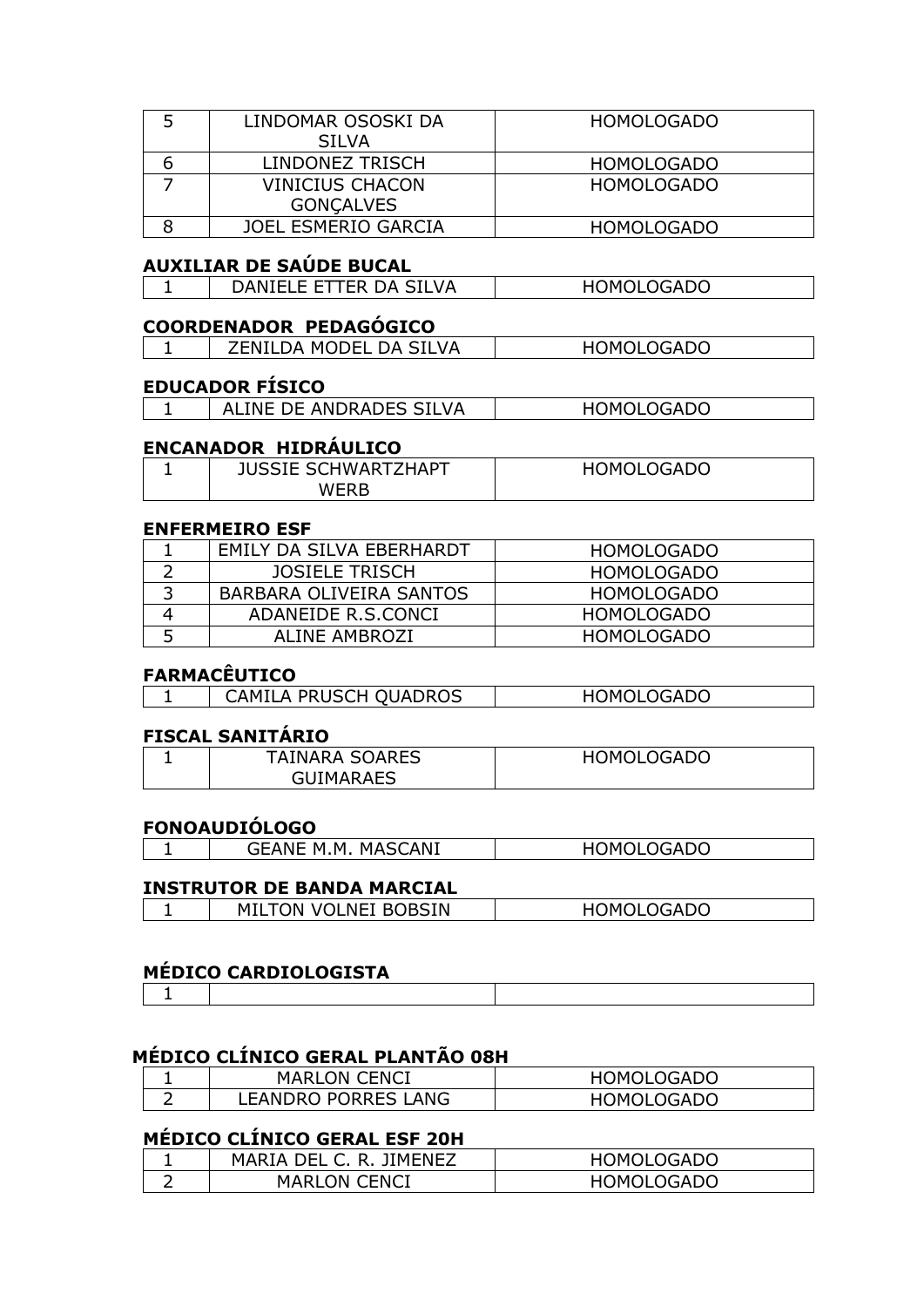|   | <b>MÉDICO DERMATOLOGISTA</b>               |                   |
|---|--------------------------------------------|-------------------|
|   |                                            |                   |
|   | <b>MÉDICO GINECOLOGISTA</b>                |                   |
|   |                                            |                   |
|   | MÉDICO ORTOPEDISTA/TRAUMATOLOGISTA         |                   |
|   | FRANCISCO ARTURO CEJAS<br><b>RODRIGUEZ</b> | <b>HOMOLOGADO</b> |
|   | <b>MÉDICO PEDIATRA</b>                     |                   |
|   |                                            |                   |
|   | <b>MÉDICO PSIQUIATRA</b>                   |                   |
|   |                                            |                   |
|   | <b>MÉDICO UROLOGISTA</b>                   |                   |
|   |                                            |                   |
|   | <b>MÉDICO VETERINÁRIO</b>                  |                   |
|   | <b>HELENA HOFFMANN MENGER</b>              | <b>HOMOLOGADO</b> |
| 2 | RENATO OLIVEIRA DOS<br><b>SANTOS</b>       | <b>HOMOLOGADO</b> |

#### **MOTORISTA**

| $\mathbf{1}$   | ROMILDO EBERHARDT<br><b>KNEVITZ</b>         | <b>HOMOLOGADO</b> |
|----------------|---------------------------------------------|-------------------|
| $\overline{2}$ | <b>TIAGO SPARREMBERGER</b><br><b>PRUSCH</b> | <b>HOMOLOGADO</b> |
| 3              | PAULO ROBERTO BECHER<br>WITT                | <b>HOMOLOGADO</b> |
| $\overline{4}$ | <b>JESSE WITT RITTER</b>                    | <b>HOMOLOGADO</b> |
| 5              | ROBERTO SILVA DOS<br><b>SANTOS</b>          | <b>HOMOLOGADO</b> |
| 6              | <b>JESSE ESMERIO GARCIA</b>                 | <b>HOMOLOGADO</b> |
| 7              | SIDNEI DA SILVA SOUZA                       | <b>HOMOLOGADO</b> |
| 8              | SIDICLEI BRUSCH                             | <b>HOMOLOGADO</b> |
| 9              | <b>JOZIEL OSOSKI ENGEL</b>                  | <b>HOMOLOGADO</b> |
| 10             | RUTIERE BITTENCOURT<br><b>HAHN</b>          | <b>HOMOLOGADO</b> |
| 11             | LAURI DA CONCEIÇÃO<br><b>GOMES</b>          | <b>HOMOLOGADO</b> |
| 12             | <b>DOUGLAS DOS SANTOS</b><br><b>BOBSIN</b>  | <b>HOMOLOGADO</b> |
| 13             | JOELESMERIO GARCIA                          | <b>HOMOLOGADO</b> |
| 14             | JONAS DA SILVEIRA GROSS                     | <b>HOMOLOGADO</b> |

# **NUTRICIONISTA**

| SAMANTA SPARREMBERGER | <b>HOMOLOGADO</b> |
|-----------------------|-------------------|
| <b>DESIDERIO</b>      |                   |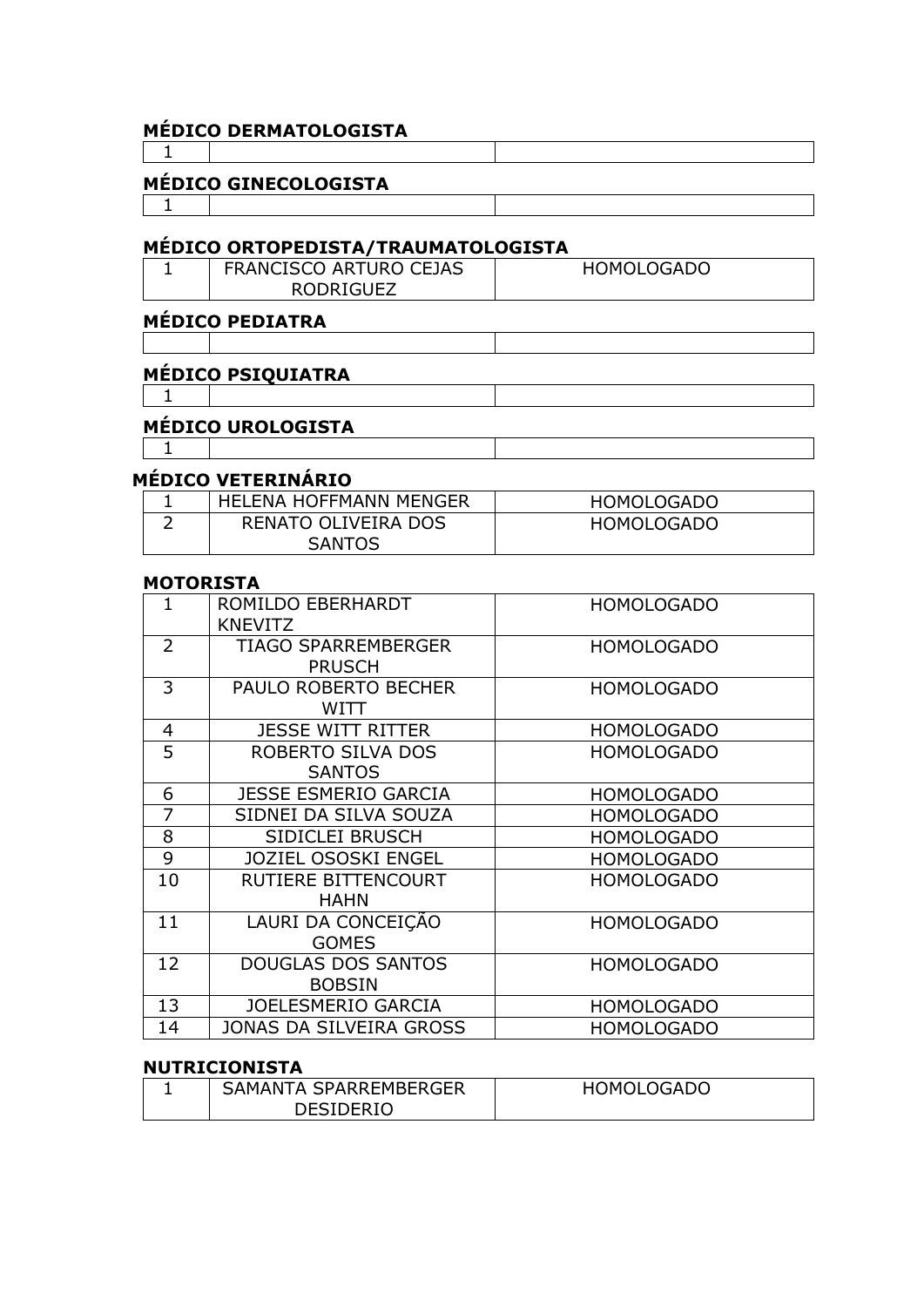#### **ODONTÓLOGO 20H**

| <b>CARLA FRANCIELE</b> | <b>HOMOLOGADO</b> |
|------------------------|-------------------|
| <b>C.NEUBERT</b>       |                   |

# **ODONTÓLOGO GERAL COMUNITÁRIO 40H**

| CARLA FRANCIELE C. | <b>HOMOLOGADO</b> |
|--------------------|-------------------|
| NEUBERT            |                   |

### **OFICINEIRO COORDENADOR DE PROJETOS DE PRÁTICAS PEDAGÓGICAS DE RECREAÇÃO E ESPORTES**

|   | ANGELICA PACHECO RUBBO  | HOMOLOGADO        |
|---|-------------------------|-------------------|
|   | AMAIANA R. DA SILVEIRA  | HOMOLOGADO        |
|   | MAIARA KLIPPEL MELO     | HOMOLOGADO        |
| 4 | MARCIA REGINA BECKER    | HOMOLOGADO        |
| 5 | JOICE TRISCH DOS SANTOS | <b>HOMOLOGADO</b> |

#### **OFICINEIRO DE DANÇAS**

|   | IRENE JUSTIN BOBSIN | HOMOLOGADO |
|---|---------------------|------------|
| ∽ | SAMANTA BECKER      | HOMOLOGADO |
|   | <b>FLORENCIO</b>    |            |

#### **OFICINEIRO DE ESPORTES**

| ANA PAULA PARODI     | <b>HOMOLOGADO</b> |
|----------------------|-------------------|
| <b>BITTENCOURT</b>   |                   |
| CHRISTIAN ROBERTO D. | <b>HOMOLOGADO</b> |
| <b>BITTENCURT</b>    |                   |
| CLEITON DE ANDRADE   | HOMOLOGADO        |
| DAIANE WITT BRUSCH   | <b>HOMOLOGADO</b> |

### **OFICINEIRO DE INFORMÁTICA E TURISMO**

| JORDANA DOS REIS        | <b>HOMOLOGADO</b> |
|-------------------------|-------------------|
| GOLDANI                 |                   |
| SABRINA BALTAZAR DOS    | <b>HOMOLOGADO</b> |
| <b>SANTOS</b>           |                   |
| SANDY TRISCH WITT       | <b>HOMOLOGADO</b> |
| RICHARD JACOBY DA SILVA | <b>HOMOLOGADO</b> |

#### **OFICINEIRO DE INGLÊS**

|   | <b>JESSICA BECKER SCHEFFER</b> | <b>HOMOLOGADO</b> |
|---|--------------------------------|-------------------|
| - | CLEITON DE ANDRADE             | <b>HOMOLOGADO</b> |

# **OFICINEIRO DE MÚSICA**

| LEONARDO DA SILVA<br>CARDOSO JUNIORO | <b>HOMOLOGADO</b> |
|--------------------------------------|-------------------|
| DJAIR ANACLETO DE<br>AI MFIDA        | HOMOLOGADO        |

# **OFICINEIRO DE PRÁTICAS DE RECREAÇÃO E ESPORTES**

| ANA PAULA PARODI   | <b>HOMOLOGADO</b> |
|--------------------|-------------------|
| <b>BITTENCOURT</b> |                   |
| SAMANTA BECKER     | <b>HOMOLOGADO</b> |
| <b>FLORENCIO</b>   |                   |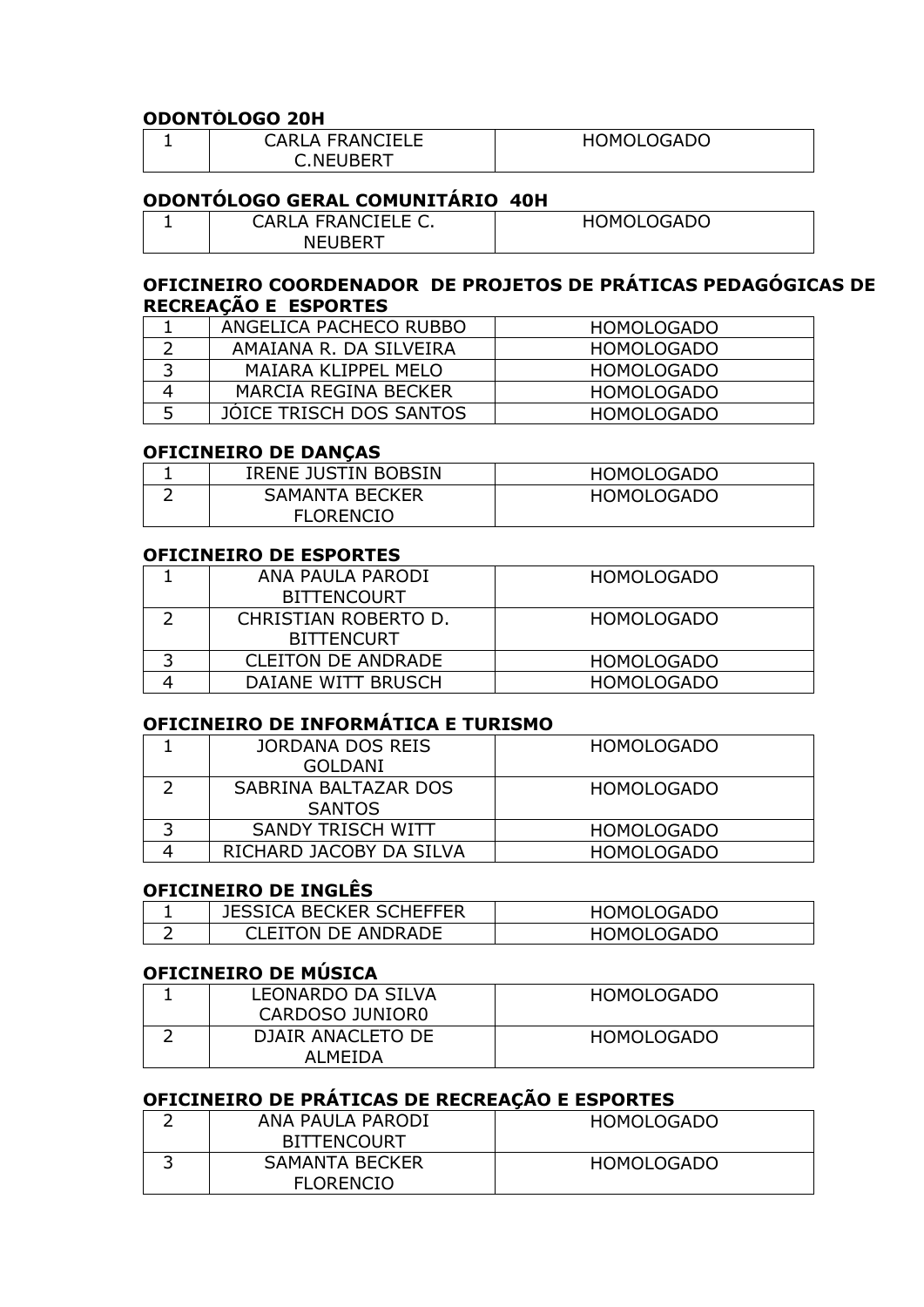# **OFICINEIRO DE PRATICAS PEDAGÓGICAS**

|                | CATIA MARLIZE DOS REIS      | <b>HOMOLOGADO</b> |
|----------------|-----------------------------|-------------------|
| $\overline{2}$ | <b>CRISTINA DE DEUS</b>     | <b>HOMOLOGADO</b> |
| 3              | AMAIANA R. DA SILVEIRA      | <b>HOMOLOGADO</b> |
| 4              | LETICIA GONÇALVES DA        | <b>HOMOLOGADO</b> |
|                | <b>ROSA</b>                 |                   |
| 5              | <b>MAIARA KLIPPEL MELO</b>  | <b>HOMOLOGADO</b> |
| 6              | <b>MARCIA REGINA BECKER</b> | <b>HOMOLOGADO</b> |
| 7              | CATRINNE MODEL TEIXEIRA     | <b>HOMOLOGADO</b> |
| 8              | <b>BIBIANE RODRIGUES</b>    | <b>HOMOLOGADO</b> |
|                | TRISCH                      |                   |

# **OPERADOR DE MÁQUINAS**

| <b>ADEMILSON BORGES</b>     | <b>HOMOLOGADO</b> |
|-----------------------------|-------------------|
|                             |                   |
| <b>CELSO ROMARIO R.</b>     | <b>HOMOLOGADO</b> |
| <b>DOMINGUES</b>            |                   |
| <b>MAURO SERGIO DA ROSA</b> | <b>HOMOLOGADO</b> |
| <b>SILVEIRA</b>             |                   |
| ROBERTO GILBERTO            | <b>HOMOLOGADO</b> |
| <b>SEIBERT</b>              |                   |
| PATRIC DA SILVA BOBSIN      | <b>HOMOLOGADO</b> |
| RUTIERE BITTENCOURT         | <b>HOMOLOGADO</b> |
| <b>HAHN</b>                 |                   |
| DEMETRIO LENTZ SILVA        | <b>HOMOLOGADO</b> |
| ALEXANDRE WITT BRUSCH       | <b>HOMOLOGADO</b> |
|                             | <b>MENGER</b>     |

# **OPERADOR DE TRATOR AGRÍCOLA**

| __________________________________ |                          |  |
|------------------------------------|--------------------------|--|
| <b>LENTZ SILVA</b><br>DEML.        | <b>DMOLOGADO</b><br>יוטד |  |

# **OPERÁRIO**

|   | LUIZ ADRIANO MEDEIROS    | <b>HOMOLOGADO</b> |
|---|--------------------------|-------------------|
|   | <b>VILMAR DE MENEZES</b> | <b>HOMOLOGADO</b> |
| 3 | LUIZ CARLOS DO N. JUNIOR | <b>HOMOLOGADO</b> |
|   | CARLOS VANDERLEI G.      | <b>HOMOLOGADO</b> |
|   | <b>MACHADO</b>           |                   |
|   | LUCAS GABRIEL S.         | <b>HOMOLOGADO</b> |
|   | <b>MACHADO</b>           |                   |

### **ORIENTADOR EDUCACIONAL**

| <b>CLARICE TRISCH WITT</b> | <b>HOMOLOGADO</b> |
|----------------------------|-------------------|
| KARINE GUEDES DE           | <b>HOMOLOGADO</b> |
| <b>OIVEIRA</b>             |                   |
| MICHELI MARQUES DA         | <b>HOMOLOGADO</b> |
| SII VA                     |                   |

# **PEDREIRO/CARPINTEIRO**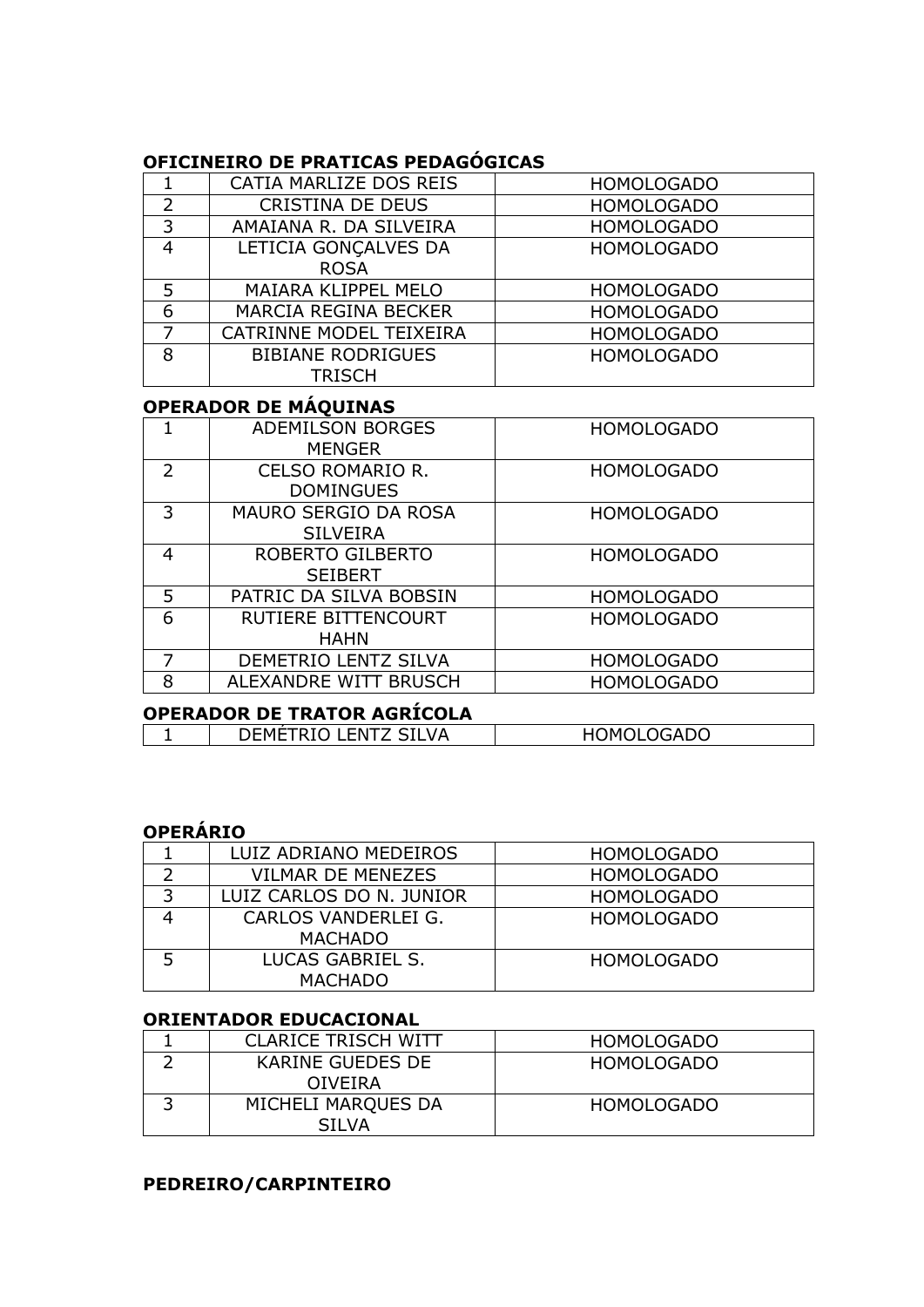| MARIO LEMES DO SANTOS    | <b>HOMOLOGADO</b> |
|--------------------------|-------------------|
| MICHAEL JEFERSON         | <b>HOMOLOGADO</b> |
| PEREIRA JUSTIN           |                   |
| SIDNEI DA SILVA DE SOUZA | <b>HOMOLOGADO</b> |
| RENATO TRISCH            | <b>HOMOLOGADO</b> |

### **PROFESSOR DE ARTES**

| ' EDINARA DIAS EBERHARDT   | HOMOLOGADO |
|----------------------------|------------|
| <b>GEISE SPARREMBERGER</b> | HOMOLOGADO |

### **PROFESSOR DE CIÊNCIAS BIOLÓGICAS**

| JEFFERSON JUSTIN DA ROSA | HOMOLOGADO        |
|--------------------------|-------------------|
| FRANCIELIVIEIRA DOS      | HOMOLOGADO        |
| <b>SANTOS</b>            |                   |
| ODINEI ANTONIO VITT      | <b>HOMOLOGADO</b> |

# **PROFESSOR DE EDUCAÇÃO DO CAMPO EM CIÊNCIAS DA NATUREZA**

| <b>DEISE FERNANDES</b> | <b>HOMOLOGADO</b> |
|------------------------|-------------------|
| HOFFMANN PASCUAL       |                   |
| MARIA DE FATIMA MACIEL | HOMOLOGADO        |
| <b>GROSS</b>           |                   |
| ODINEI ANTONIO VITT    | <b>HOMOLOGADO</b> |

# **PROFESSOR DE CIÊNCIAS HUMANAS, HISTÓRIA E GEOGRAFIA**

|   | FELIPE EDUARDO S. DA           | <b>HOMOLOGADO</b> |
|---|--------------------------------|-------------------|
|   | <b>SILVA</b>                   |                   |
|   | <b>KARINE SANTOS LOPES</b>     | <b>HOMOLOGADO</b> |
|   | PATRICIA DOS SANTOS            | <b>HOMOLOGADO</b> |
|   | <b>RICARDO</b>                 |                   |
|   | <b>MAGALI RODRIGUES RITTER</b> | <b>HOMOLOGADO</b> |
| 5 | <b>ODINESIO JOSE MELO VITT</b> | <b>HOMOLOGADO</b> |

# **PROFESSOR DE EDUCAÇÃO ESPECIAL**

|   | KARINE GUEDES DE        | HOMOLOGADO |
|---|-------------------------|------------|
|   | OLIVEIRA                |            |
|   | SIRLEI SENGESKI         | HOMOLOGADO |
| ∽ | ALINE WITT DA ROCHA     | HOMOLOGADO |
|   | MAGALI RODRIGUES RITTER | HOMOLOGADO |

# **PROFESSOR DE EDUCAÇÃO FÍSICA**

|                | ALINE DE ANDRADES SILVA    | <b>HOMOLOGADO</b> |
|----------------|----------------------------|-------------------|
| $\overline{2}$ | CHRISTIAN ROBERTO E.       | <b>HOMOLOGADO</b> |
|                | <b>BITTENCOURT</b>         |                   |
| 3              | <b>CLEITON DE</b>          | <b>HOMOLOGADO</b> |
|                | <b>SPARREMBERGER</b>       |                   |
| 4              | IRENE J. BOBSIN            | <b>HOMOLOGADO</b> |
| 5              | MARCELO BOBSIN DICKSEN     | <b>HOMOLOGADO</b> |
| 6              | <b>ONEIDE ANTONIO VITT</b> | <b>HOMOLOGADO</b> |
|                | DAIANE WITT BRUSCH         | <b>HOMOLOGADO</b> |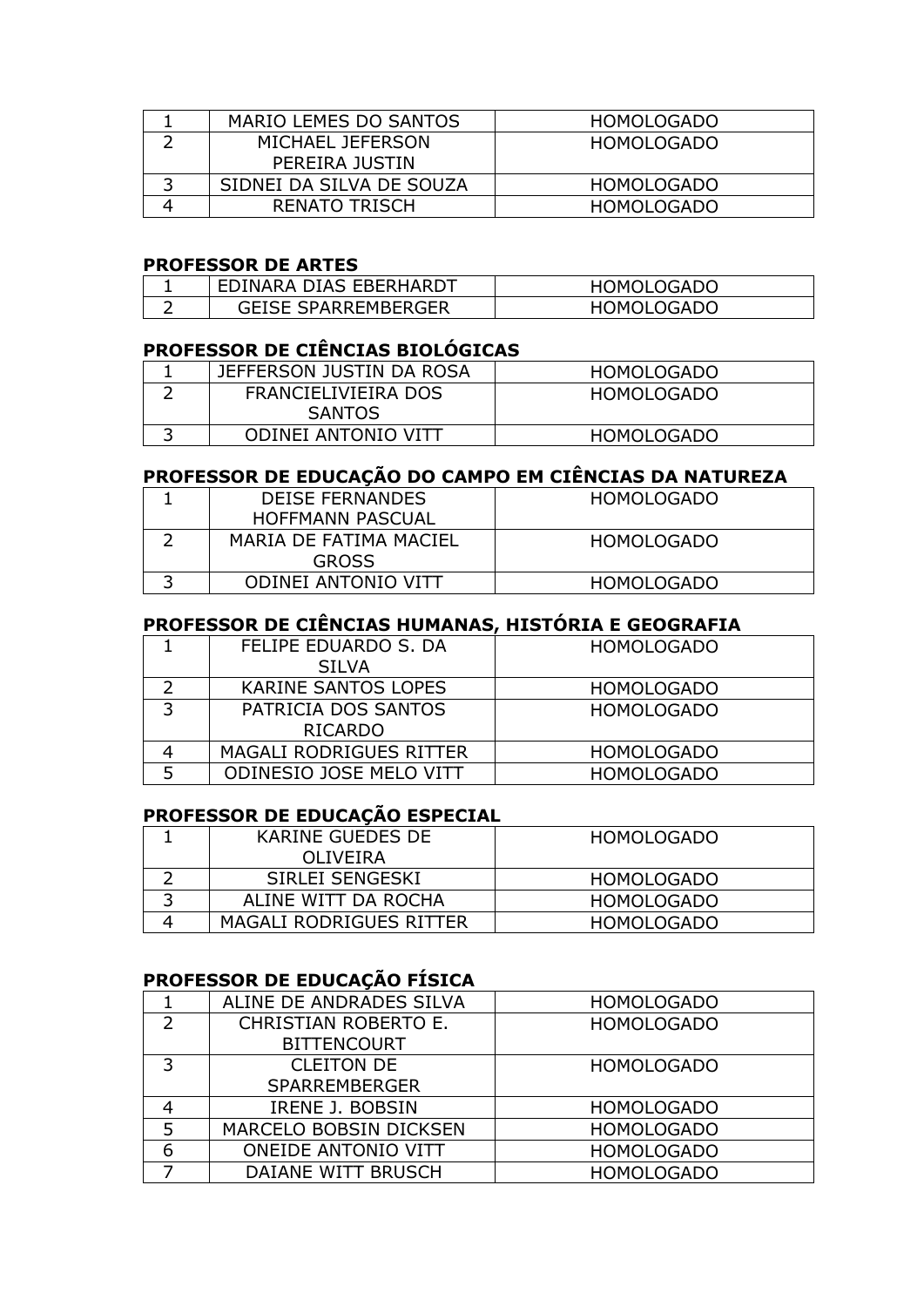| <b>SAMANTA BECKER</b> | <b>HOMOLOGADO</b> |
|-----------------------|-------------------|
| <b>FLORENCIO</b>      |                   |

# **PROFESSOR DE EDUCAÇÃO INFANTIL**

| $\mathbf{1}$        | ELIANE DE OLIVEIRA<br><b>EBERHARDT</b>      | <b>HOMOLOGADO</b> |
|---------------------|---------------------------------------------|-------------------|
| $\overline{2}$      | ANDRESA DOS SANTOS<br>RIBEIRO               | <b>HOMOLOGADO</b> |
| 3                   | MARIA DE FATIMA VARGAS<br><b>CARDOSO</b>    | <b>HOMOLOGADO</b> |
| $\overline{4}$      | CATIA MARLIZE DOS REIS                      | <b>HOMOLOGADO</b> |
| $\overline{5}$      | <b>MARILEI SPARREMBERGER</b><br>DE SOUZA    | <b>HOMOLOGADO</b> |
| 6                   | <b>CLARICE TRISCH WITT</b>                  | <b>HOMOLOGADO</b> |
| $\overline{7}$      | ANGELICA PACHECO RUBBO                      | <b>HOMOLOGADO</b> |
| $\overline{\infty}$ | <b>CRISTINA DE DEUS</b>                     | <b>HOMOLOGADO</b> |
| $\overline{9}$      | TAMIRES JUSTIN DA SILVA                     | <b>HOMOLOGADO</b> |
| 10                  | AMAIANA RIBEIRO DA<br><b>SILVEIRA</b>       | <b>HOMOLOGADO</b> |
| 11                  | EDIANE GONSALVES DOS<br><b>REIS</b>         | <b>HOMOLOGADO</b> |
| 12                  | MARLETE SILVEIRA<br>ASSUNÇÃO                | <b>HOMOLOGADO</b> |
| 13                  | MICHELI MARQUES DA<br><b>SILVA</b>          | <b>HOMOLOGADO</b> |
| 14                  | JUCILEIA SCHEFFER BOBSIM                    | <b>HOMOLOGADO</b> |
| $\overline{15}$     | <b>MARINEZ ENGEL</b><br>SPARREMBERGER GROSS | <b>HOMOLOGADO</b> |
| 16                  | DANIELA RODRIGUES<br><b>GROSS</b>           | <b>HOMOLOGADO</b> |
| 17                  | TAIS BREHM KELLERMANN                       | <b>HOMOLOGADO</b> |
| 18                  | <b>BIBIANE RODRIGUES</b><br><b>TRISCH</b>   | <b>HOMOLOGADO</b> |

# **PROFESSOR DE INFORMÁTICA**

| EDIMILSON JUSTIN DA<br><b>SILVA</b> | HOMOLOGADO |
|-------------------------------------|------------|
| DJAIR ANACLETO DE<br>AI MFIDA       | HOMOLOGADO |

# **PROFESSOR DE LÍNGUA ESTRANGEIRA–INGLÊS**

|   | <b>JESSICA BECKER SCHEFFER</b> | <b>HOMOLOGADO</b> |
|---|--------------------------------|-------------------|
| ∽ | <b>JULIANA DA SILVA</b>        | HOMOLOGADC        |

# **PROFESSOR DE LÍNGUA PORTUGUESA**

| FRANCIELE DE OLIVEIRA | <b>HOMOLOGADO</b> |
|-----------------------|-------------------|
| <b>CARDOSO</b>        |                   |
| CLARICE E. JUSTIN     | <b>HOMOLOGADO</b> |
| ROSELI ALVES DA SILVA | HOMOLOGADO        |
| LAURA MATOS PORTO     | <b>HOMOLOGADO</b> |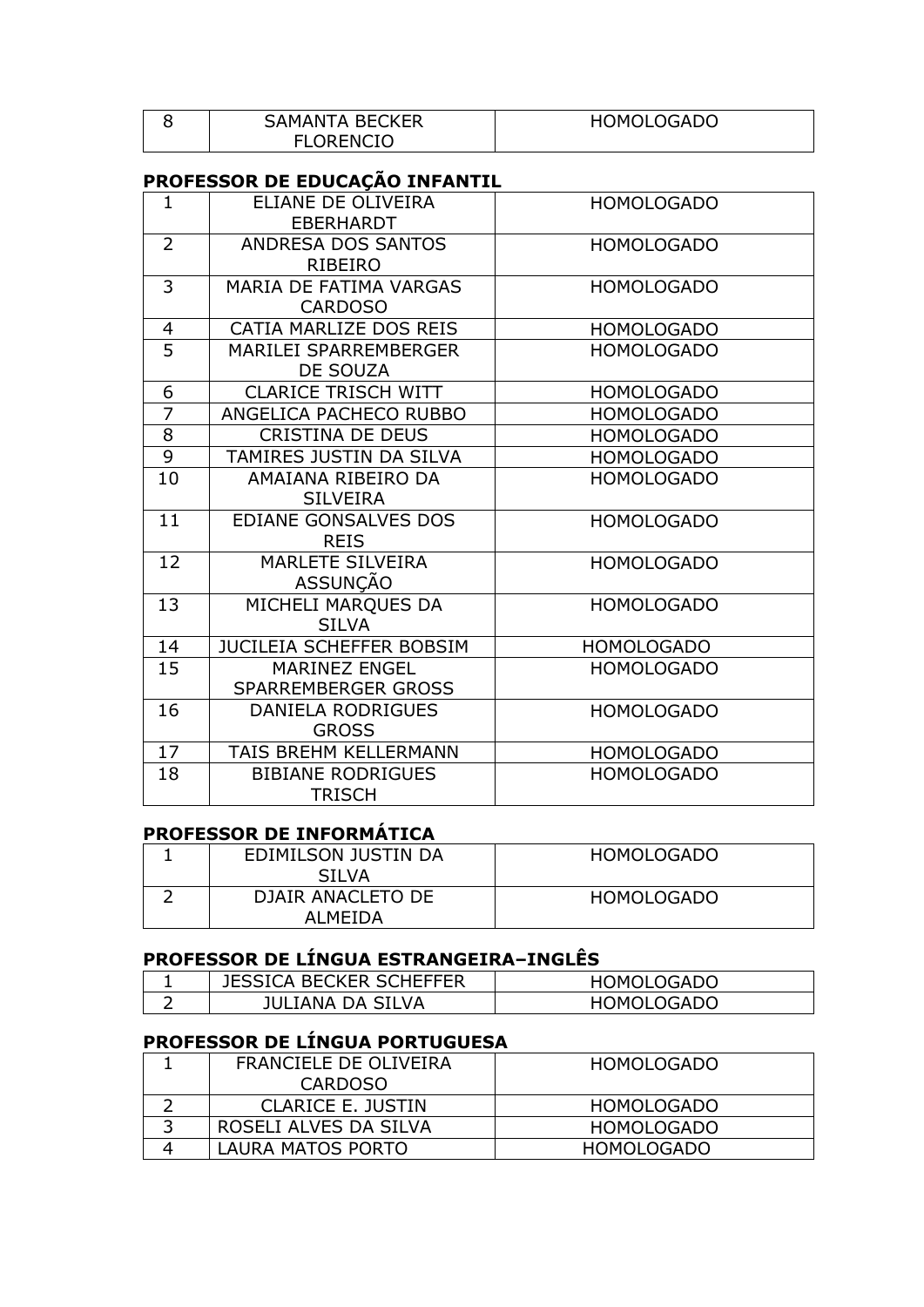# **PROFESSOR DE MATEMÁTICA**

| I ALINE WITT DA ROCHA | <b>HOMOLOGADO</b> |
|-----------------------|-------------------|
| JANAINA DA SILVA WITT | HOMOLOGADO        |

# **PROFESSOR DE SÉRIES INICIAIS**

| 1              | ELIANE NEUBERT TRESBACH        | <b>HOMOLOGADO</b> |
|----------------|--------------------------------|-------------------|
| $\overline{2}$ | JOICE TRISCH DOS SANTOS        | <b>HOMOLOGADO</b> |
| 3              | ANDRESA DOS SANTOS             | <b>HOMOLOGADO</b> |
|                | <b>RIBEIRO</b>                 |                   |
| 4              | CATIA MARLIZE DOS REIS         | <b>HOMOLOGADO</b> |
| 5              | LUANA DE OLIVEIRADE LIMA       | <b>HOMOLOGADO</b> |
| 6              | <b>JUCIELI BREHM</b>           | <b>HOMOLOGADO</b> |
|                | <b>KELLERMANN</b>              |                   |
| $\overline{7}$ | <b>CLARICE TRISCH WITT</b>     | <b>HOMOLOGADO</b> |
| 8              | VITORIA DAITX DOS              | <b>HOMOLOGADO</b> |
|                | <b>SANTOS</b>                  |                   |
| 9              | AMAIANA R. DA SILVEIRA         | <b>HOMOLOGADO</b> |
| 10             | EDIANE GONSALVES DOS           | <b>HOMOLOGADO</b> |
|                | <b>REIS</b>                    |                   |
| 11             | <b>JULIANA DA SILVA</b>        | <b>HOMOLOGADO</b> |
| 12             | TAIS BREHM KELLERMANN          | <b>HOMOLOGADO</b> |
| 13             | CATRINNE MODEL TEIXEIRA        | <b>HOMOLOGADO</b> |
| 14             | <b>MAGALI RODRIGUES RITTER</b> | <b>HOMOLOGADO</b> |
| 15             | <b>FLAVIA MASSCHMAM MELO</b>   | <b>HOMOLOGADO</b> |
| 16             | <b>MARLI MARGARETE ALVES</b>   | <b>HOMOLOGADO</b> |

# **PSICÓLOGO 20H**

|   | RAFAELA GROSS              | <b>HOMOLOGADO</b> |
|---|----------------------------|-------------------|
| 2 | <b>CLARICE DALSOTTO DE</b> | <b>HOMOLOGADO</b> |
|   | <b>MELO</b>                |                   |
| 3 | CAMILA AMARAL DO VAL       | <b>HOMOLOGADO</b> |
|   | <b>MAYER</b>               |                   |
| 4 | <b>TATIANI JUSTIN WITT</b> | <b>HOMOLOGADO</b> |
|   | <b>CARDOSO</b>             |                   |
| 5 | <b>CAMILE MAIA UBELI</b>   | <b>HOMOLOGADO</b> |
| 6 | AGATA LANA SARATE          | <b>HOMOLOGADO</b> |
|   | <b>BOBSIN</b>              |                   |
|   | LORHANE BOBSIN NEGRINI     | <b>HOMOLOGADO</b> |

### **PSICÓLOGO 40H**

| RAFAELA GROSS       | HOMOLOGADO |
|---------------------|------------|
| TATIANI JUSTIN WITT | HOMOLOGADO |
| <b>CARDOSO</b>      |            |

#### **PSICOPEDAGOGO 20H**

|   | MARIA DE FATIMA VARGAS  | <b>HOMOLOGADO</b> |
|---|-------------------------|-------------------|
|   | <b>CARDOSO</b>          |                   |
|   | <b>CLARISSE GOMES</b>   | <b>HOMOLOGADO</b> |
| ∽ | ELIZANDRA VALIM CORREIA | <b>HOMOLOGADO</b> |

### **PSICOPEDAGOGO 40**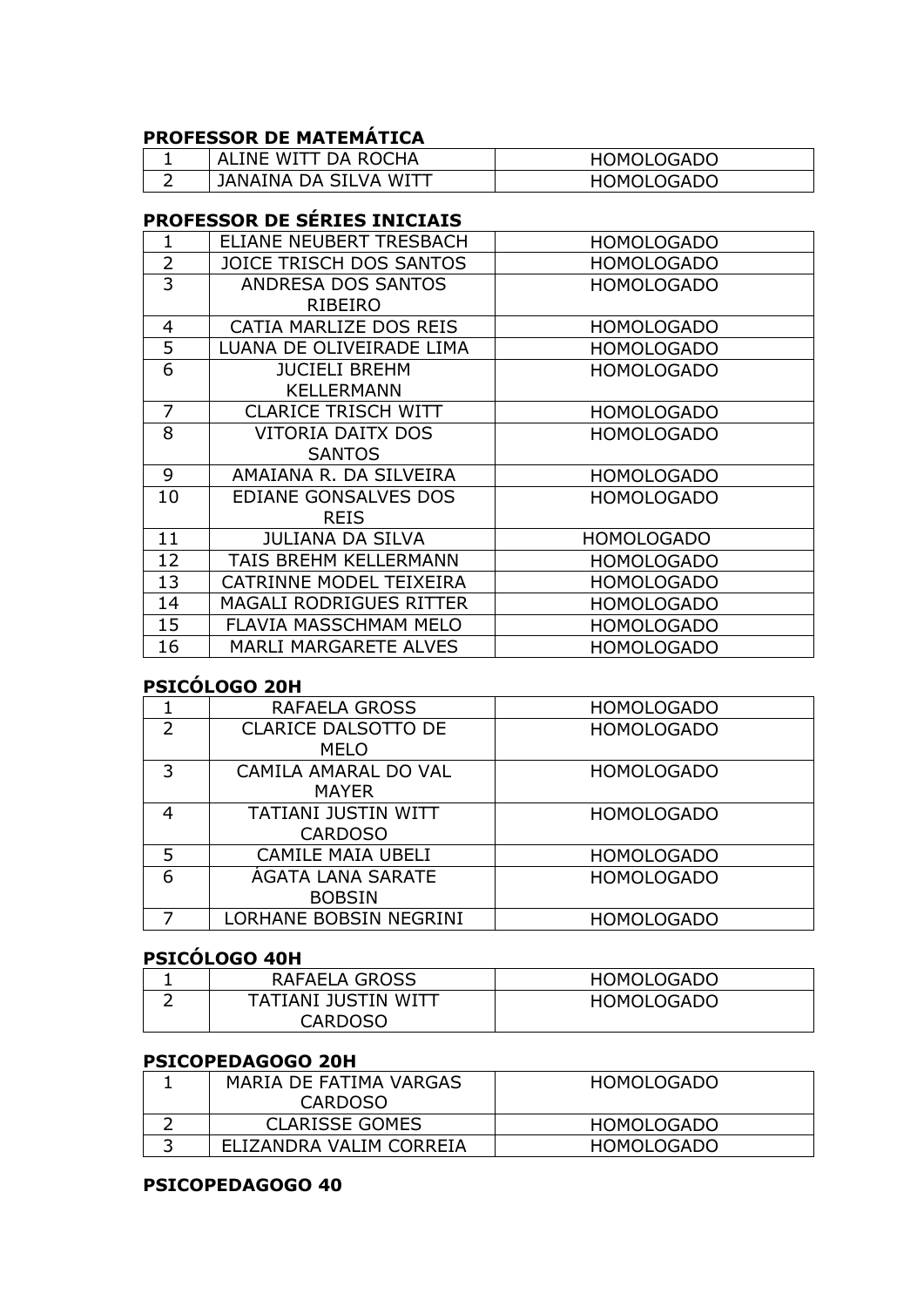| - | ICCE COMEC<br>י י<br><b>. '''L</b><br>ור<br>. J L . | LOGADO<br>)MC |
|---|-----------------------------------------------------|---------------|
|   |                                                     |               |

#### **SERVENTE**

| $\mathbf{1}$   | RAIANE KNEVITZ<br><b>EBERHARDT</b>            | <b>HOMOLOGADO</b> |
|----------------|-----------------------------------------------|-------------------|
| $\overline{2}$ | <b>IRACI ROSA DOS REIS</b>                    | <b>HOMOLOGADO</b> |
| $\overline{3}$ | EMILIA GLACI DA PAZ<br><b>KLIPPEL WITT</b>    | <b>HOMOLOGADO</b> |
| $\overline{4}$ | <b>CRISTIANE NASCIMENTO</b><br><b>KNEVITZ</b> | <b>HOMOLOGADO</b> |
| 5              | ENI BERNARDES DA SILVA                        | <b>HOMOLOGADO</b> |
| $\overline{6}$ | <b>JOSIANE PORTO DE BARROS</b>                | <b>HOMOLOGADO</b> |
| $\overline{7}$ | <b>MARIA TEREZINHA MAYER</b><br>DE OLIVEIRA   | <b>HOMOLOGADO</b> |
| 8              | SANDRA REGINA NEUBERT<br><b>TORRES</b>        | <b>HOMOLOGADO</b> |
| 9              | CARLA REJANE IRACET<br><b>SILVEIRA</b>        | <b>HOMOLOGADO</b> |
| 10             | <b>OLIVIA MARTIN FAGUNDES</b>                 | <b>HOMOLOGADO</b> |
| 11             | MARIA CONCEIÇÃO BECKER<br><b>GONCALVES</b>    | <b>HOMOLOGADO</b> |
| 12             | VERIDIANA Q. CAMARGO                          | <b>HOMOLOGADO</b> |
| 13             | <b>VERA TEREZINHA DOS</b><br><b>SANTOS</b>    | <b>HOMOLOGADO</b> |
| 14             | <b>JUCARA BORGES DE LIMA</b>                  | <b>HOMOLOGADO</b> |
| 15             | LUCIANA SILVA DE<br><b>OLIVEIRA</b>           | <b>HOMOLOGADO</b> |
| 16             | LUCIANA ARIANA FOGAÇA<br><b>GARCIA</b>        | <b>HOMOLOGADO</b> |
| 17             | <b>JANDIRA JUSTIN</b><br><b>KELLERMANN</b>    | <b>HOMOLOGADO</b> |
| 18             | <b>JUSSARA SILVA DA SILVA</b>                 | <b>HOMOLOGADO</b> |

### **SUPERVISOR EDUCACIONAL**

|   | FRANCIELE DE OLIVEIRA   | <b>HOMOLOGADO</b> |
|---|-------------------------|-------------------|
|   | <b>CARDOSO</b>          |                   |
|   | ZENILDA MODEL DA SILVA  | <b>HOMOLOGADO</b> |
| 3 | QUEIDI RAQUEL VARGAS    | <b>HOMOLOGADO</b> |
|   | <b>BLEHM</b>            |                   |
|   | <b>MARLETE SILVEIRA</b> | <b>HOMOLOGADO</b> |
|   | <b>ASSUNÇÃO</b>         |                   |
|   | MARLI MARGARETE ALVES   | <b>HOMOLOGADO</b> |

# **TÉCNICO CONTÁBIL**

| <b>ROSICLER MENGER</b> | <b>HOMOLOGADO</b> |
|------------------------|-------------------|
| EBERHARDT              |                   |

# **TÉCNICO DE ENFERMAGEM - ESF**

| JASCIANE DE AGUIAR     | <b>HOMOLOGADO</b> |
|------------------------|-------------------|
| <b>SCHARTZHAUPT</b>    |                   |
| RAFAEL PALERMO MANFRON | <b>HOMOLOGADO</b> |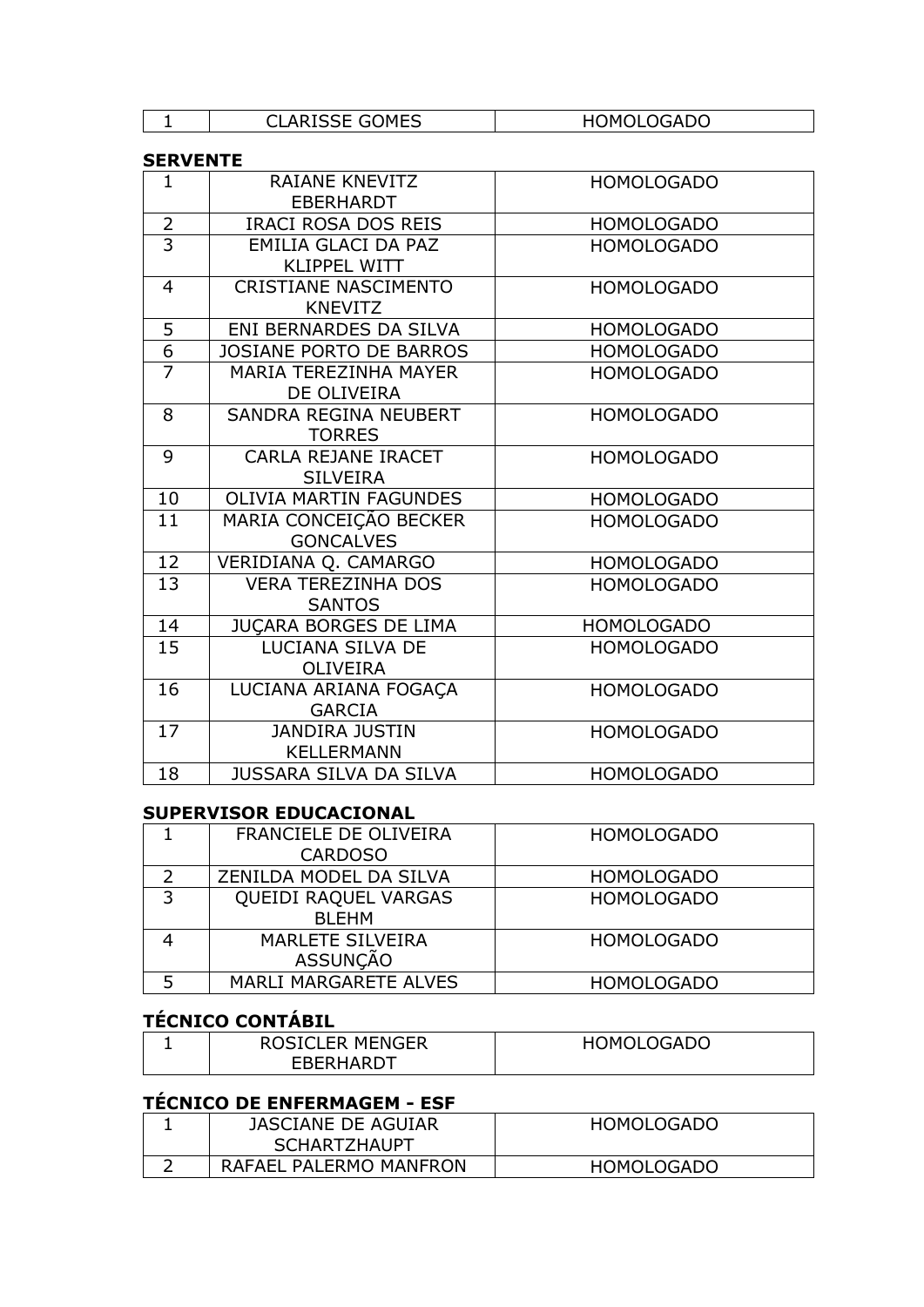| 3              | ADRIANO SOUZA DA SILVA      | <b>HOMOLOGADO</b> |
|----------------|-----------------------------|-------------------|
| 4              | <b>VIVIANE DIAS</b>         | <b>HOMOLOGADO</b> |
| 5              | REJANE B. DA SILVA          | <b>HOMOLOGADO</b> |
| 6              | <b>JUCILENE NEUBERT</b>     | <b>HOMOLOGADO</b> |
|                | <b>KELLERMANN</b>           |                   |
| $\overline{7}$ | <b>JOSIANE NEUBERT</b>      | <b>HOMOLOGADO</b> |
|                | <b>KELLERMANN</b>           |                   |
| 8              | CINARA DE MELO JUSTIN       | <b>HOMOLOGADO</b> |
| 9              | <b>VANIA JUSTO HOFFMANN</b> | <b>HOMOLOGADO</b> |
| 10             | LIDIANE SANTOS NARCIZO      | <b>HOMOLOGADO</b> |

# **TELEFONISTA/RECEPCIONISTA**

| <b>LEONARDO DA SILVA</b> | NAO HOMOLOGADO    |
|--------------------------|-------------------|
| <b>FARIAS</b>            |                   |
| CAMILA APARECIDA RAMOS   | <b>HOMOLOGADO</b> |
| DE OLIVEIRA              |                   |

#### **TESOUREIRO**

|   | CATIELI RAMOS DE       | <b>HOMOLOGADO</b> |
|---|------------------------|-------------------|
|   | OLIVEIRA               |                   |
|   | ANDRESSA GASPAR BREHM  | <b>HOMOLOGADO</b> |
| ∍ | ANDRESSA SANTOS DE     | <b>HOMOLOGADO</b> |
|   | <b>BARROS</b>          |                   |
|   | <b>VIVIANE NARCIZO</b> | <b>HOMOLOGADO</b> |
|   | <b>CARCUCHINSKI</b>    |                   |

#### **VISITADOR DO PIM**

|                | <b>MAISA AGUIAR BORGES</b> | <b>HOMOLOGADO</b> |
|----------------|----------------------------|-------------------|
| $\overline{2}$ | TAMIRIS RIBEIRO DE         | <b>HOMOLOGADO</b> |
|                | <b>BARROS</b>              |                   |
| 3              | <b>EZIANE DA SILVA</b>     | <b>HOMOLOGADO</b> |
|                | <b>EBERHARDT</b>           |                   |
| 4              | MARLI JOAQUIM REIS         | <b>HOMOLOGADO</b> |
| 5              | <b>CAROLINE DOS SANTOS</b> | <b>HOMOLOGADO</b> |
| 6              | ELENARA MIRANDA            | <b>HOMOLOGADO</b> |
|                | <b>MAOURÃO</b>             |                   |
| 7              | MARIZELI SANTOS DA SILVA   | <b>HOMOLOGADO</b> |
| 8              | MARIA ADRIANA S.           | <b>HOMOLOGADO</b> |
|                | <b>MAMBAQUE SANTOS</b>     |                   |
| 9              | <b>LARISSA DOS SANTOS</b>  | <b>HOMOLOGADO</b> |
|                | <b>INACIO LEMOS</b>        |                   |

### **ZELADOR**

|   | ROSANI JUSTIN DOS     | <b>HOMOLOGADO</b> |
|---|-----------------------|-------------------|
|   | <b>SANTOS</b>         |                   |
|   | DENISE ANA DE SOUZA   | <b>HOMOLOGADO</b> |
| ∍ | IZALETE PRUSCH K.     | <b>HOMOLOGADO</b> |
|   | <b>SPARREMBERGER</b>  |                   |
|   | TACIANI MELO KONIG    | <b>HOMOLOGADO</b> |
| 5 | <b>JANDIRA JUSTIN</b> | <b>HOMOLOGADO</b> |